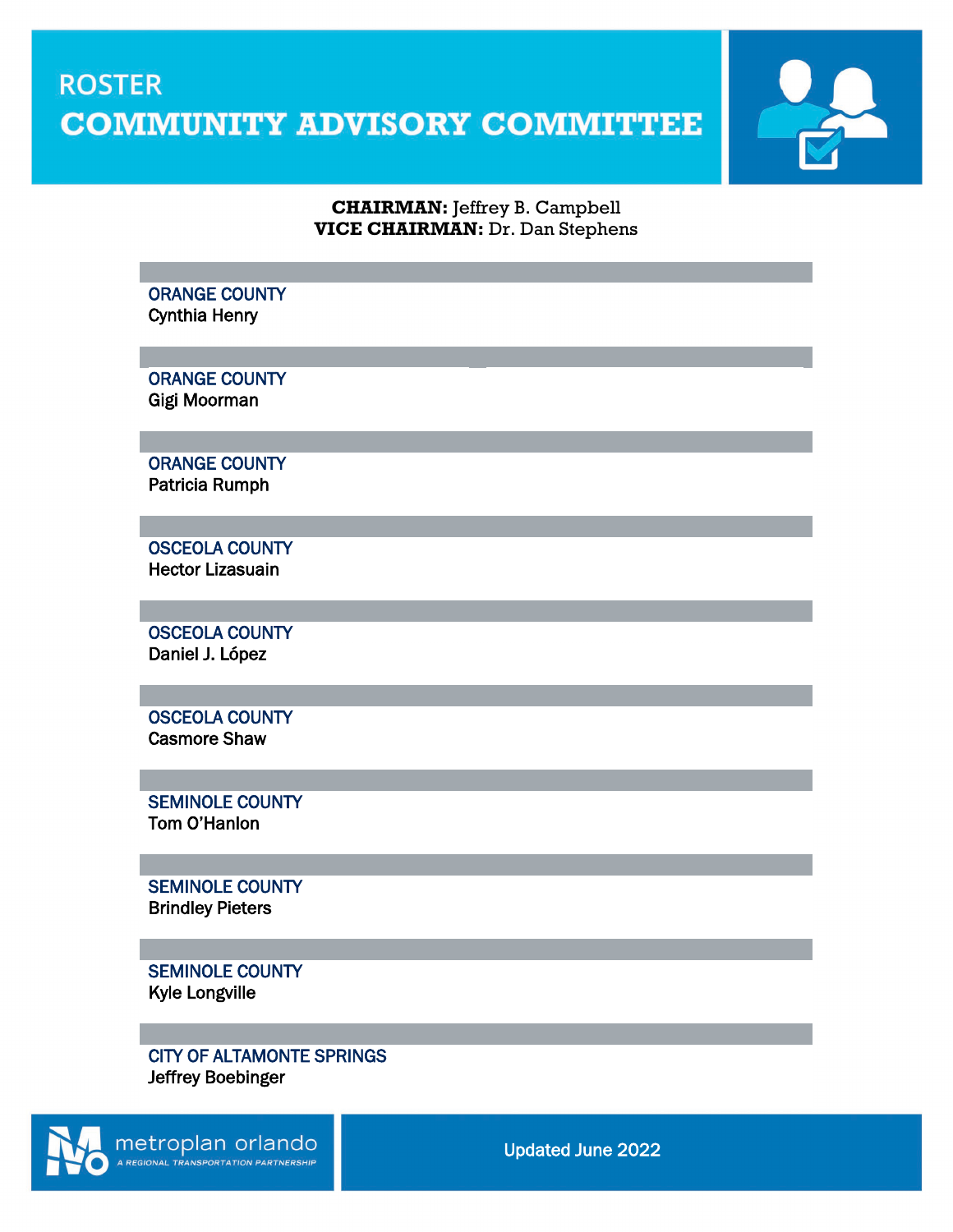## **ROSTER COMMUNITY ADVISORY COMMITTEE**

CITY OF APOPKA Theresa Mott

 $\overline{a}$ 

 $\overline{a}$ 

 $\overline{a}$ 

 $\overline{a}$ 

 $\overline{a}$ 

 $\overline{a}$ 

 $\overline{a}$ 

 $\overline{a}$ 

 $\overline{a}$ 

 $\overline{a}$ 

 CITY OF KISSIMMEE Bryant Coleman

 CITY OF ORLANDO Vacant

CITY OF SANFORD Brady Lessard

CITY OF ST. CLOUD Joel Davis

METROPLAN ORLANDO APPOINTEE – MULTIMODAL ADVOCATE Susan Buttery

METROPLAN ORLANDO APPOINTEE – MULTIMODAL ADVOCATE Jonathan Beltran

METROPLAN ORLANDO APPOINTEE – MULTIMODAL ADVOCATE Jeff Piggrem

METROPLAN ORLANDO APPOINTEE – MULTIMODAL ADVOCATE Nilisa Council

METROPLAN ORLANDO APPOINTEE – MULTIMODAL ADVOCATE Theo Webster

METROPLAN ORLANDO APPOINTEE – MULTIMODAL ADVOCATE R. J. Mueller

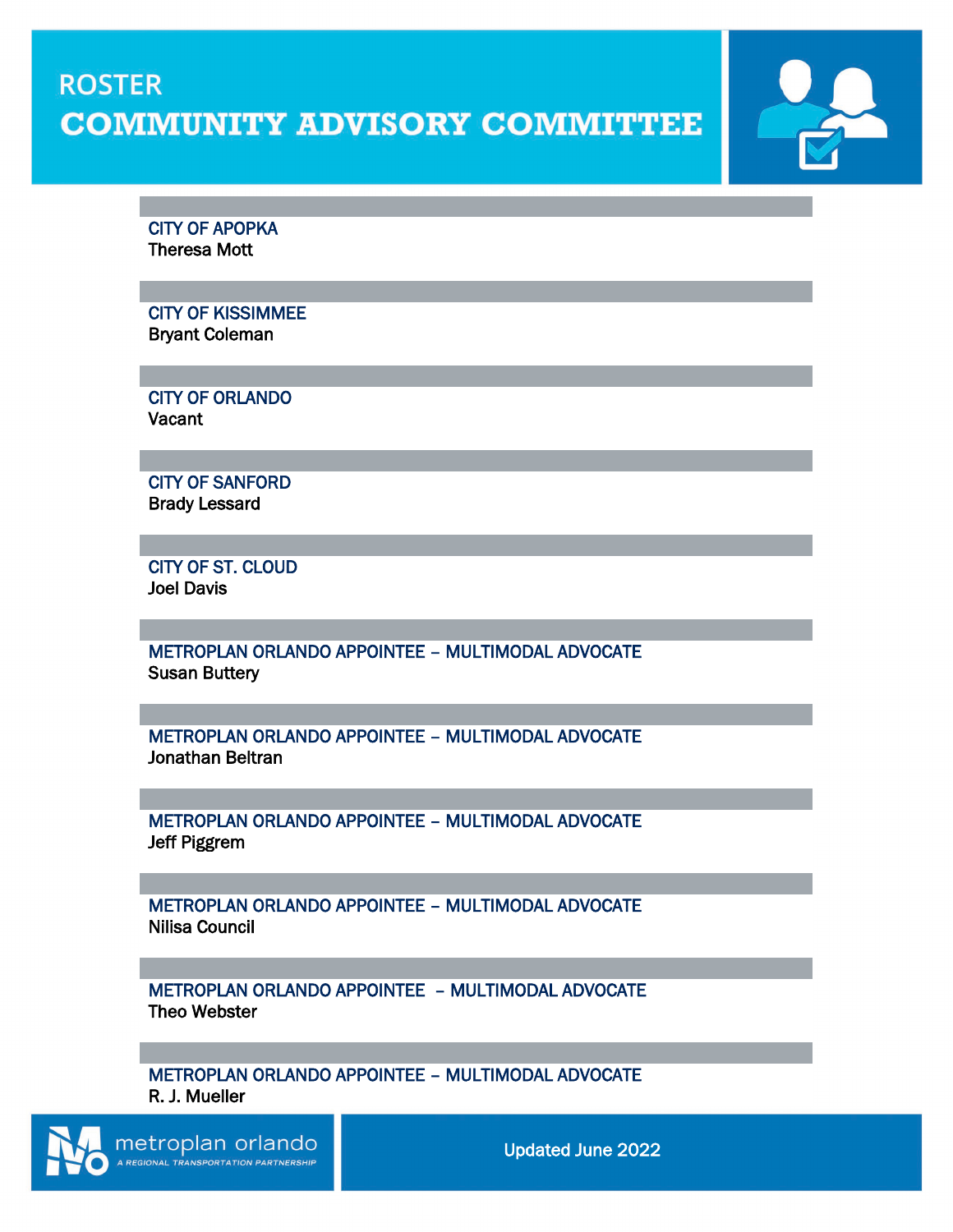**COMMUNITY ADVISORY COMMITTEE** 

 $\overline{a}$ 

**ROSTER** 

 $\overline{a}$ 

 $\overline{a}$ 

 $\overline{a}$ 

 $\overline{a}$ 

 $\overline{a}$ 

 $\overline{a}$ 

 $\overline{a}$ 

 $\overline{a}$ 



 METROPLAN ORLANDO APPOINTEE – MULTIMODAL ADVOCATE Naqiy McMullen

METROPLAN ORLANDO APPOINTEE – MULTIMODAL ADVOCATE David Sibila

METROPLAN ORLANDO APPOINTEE – MULTIMODAL ADVOCATE Venise White

METROPLAN ORLANDO APPOINTEE – MULTIMODAL ADVOCATE Maria Cortes

METROPLAN ORLANDO APPOINTEE – UNDERSERVED ADVOCATE Carlos Torrealba

METROPLAN ORLANDO APPOINTEE – UNDERSERVED ADVOCATE Marissa Salas

METROPLAN ORLANDO APPOINTEE – UNDERSERVED ADVOCATE Dan Stephens VICE- CHAIRMAN

METROPLAN ORLANDO APPOINTEE – TD ADVOCATE Joseph Colon

METROPLAN ORLANDO APPOINTEE – TD ADVOCATE Maria Fernanda Saavedra

METROPLAN ORLANDO APPOINTEE – BUSINESS COMMUNITY ADVOCATE Jeffrey Campbell CHAIRMAN